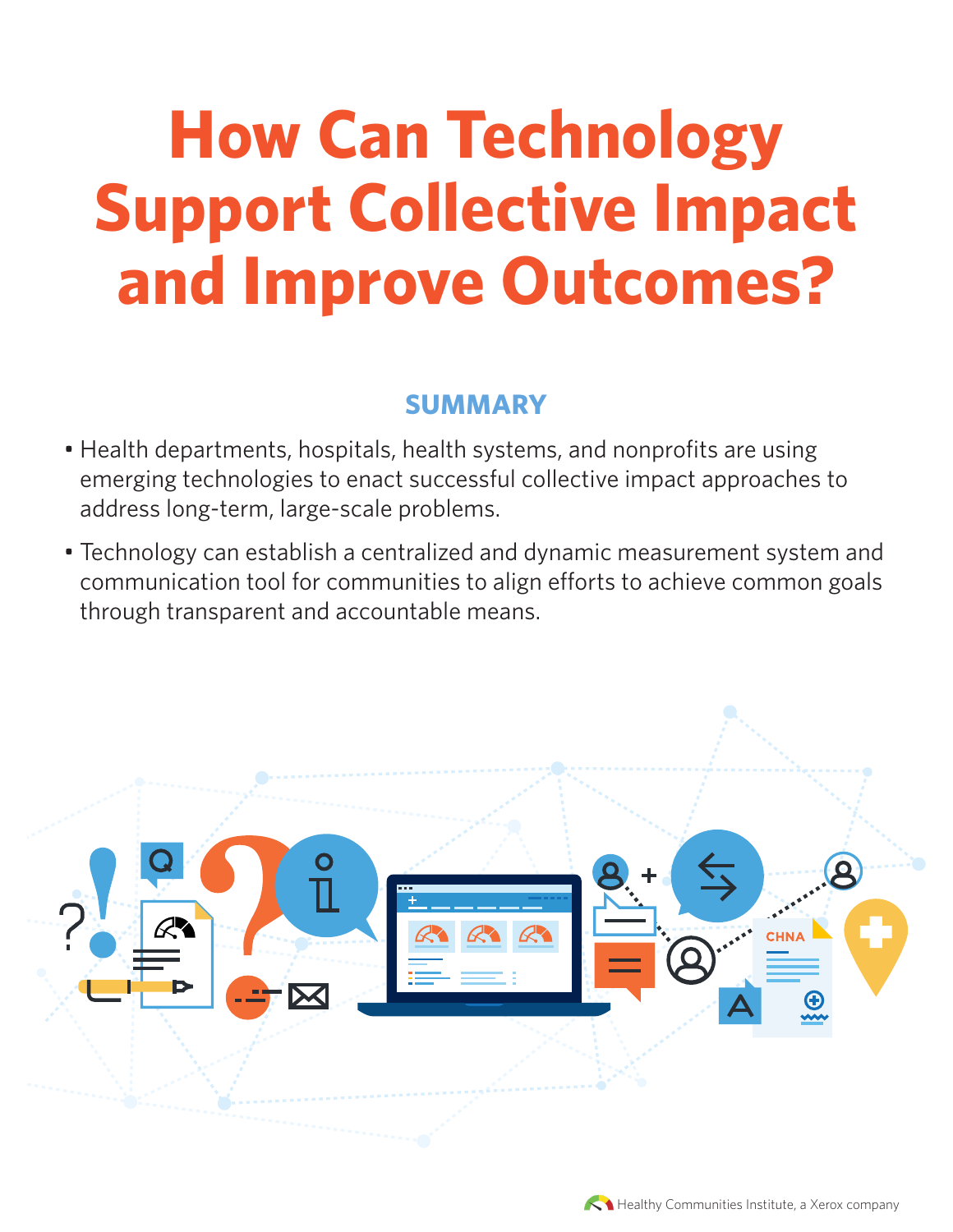#### **Q INTRODUCTION**

The Patient Protection and Affordable Care Act laid the groundwork for substantial improvements in population health by broadening the focus of health systems and hospitals beyond care delivery. To address factors like social determinants of health, providers must align efforts with local health departments and community groups, gather feedback from communities and experts, complete requisite needs assessments, and implement programs to promote community health. This ebook illustrates the growing importance of technology in a collective impact approach focused on population health improvement. It draws best practices and lessons learned from Orange County, California.

# **FIVE CONDITIONS FOR COLLECTIVE IMPACT:**

- A Backbone Organization
- A Common Agenda
- co Shared Measurement
- Mutually Reinforcing Activities
- **旨** Continuous Communication

# **Arriving at Collective Impact: Lasting Solutions to Large-Scale Health Problems**

"Collective Impact is the commitment of a group of important actors from different sectors to a common agenda for solving a specific social problem, using a structured form of collaboration."

*— Kania, J. and Kramer, M. (2011). Collective Impact.* Stanford Social Innovation Review*.*

Improving population health today means looking at complex and interdependent systems that impact health, including social and economic factors, health behaviors, and the physical environment. In 2011, John Kania and Mark Kramer formally introduced *collective impact* in the Stanford Social Innovation Review, which unlike *isolated impact,* breaks down silos between organizations to address a complex challenge. A collective impact approach is used by over 1.5 million nonprofits in the United States to combine resources and make meaningful progress.<sup>1</sup>

Kania and Kramer present five conditions for collective impact: a backbone organization, a common agenda, shared measurement, continuous communication, and mutually reinforcing activities. By working towards alignment, accountability, a plan of action, trust, and coordination, a multi-sector team has the opportunity to effectively take on complex issues. Today, practitioners are leveraging emerging technologies to enact this approach.

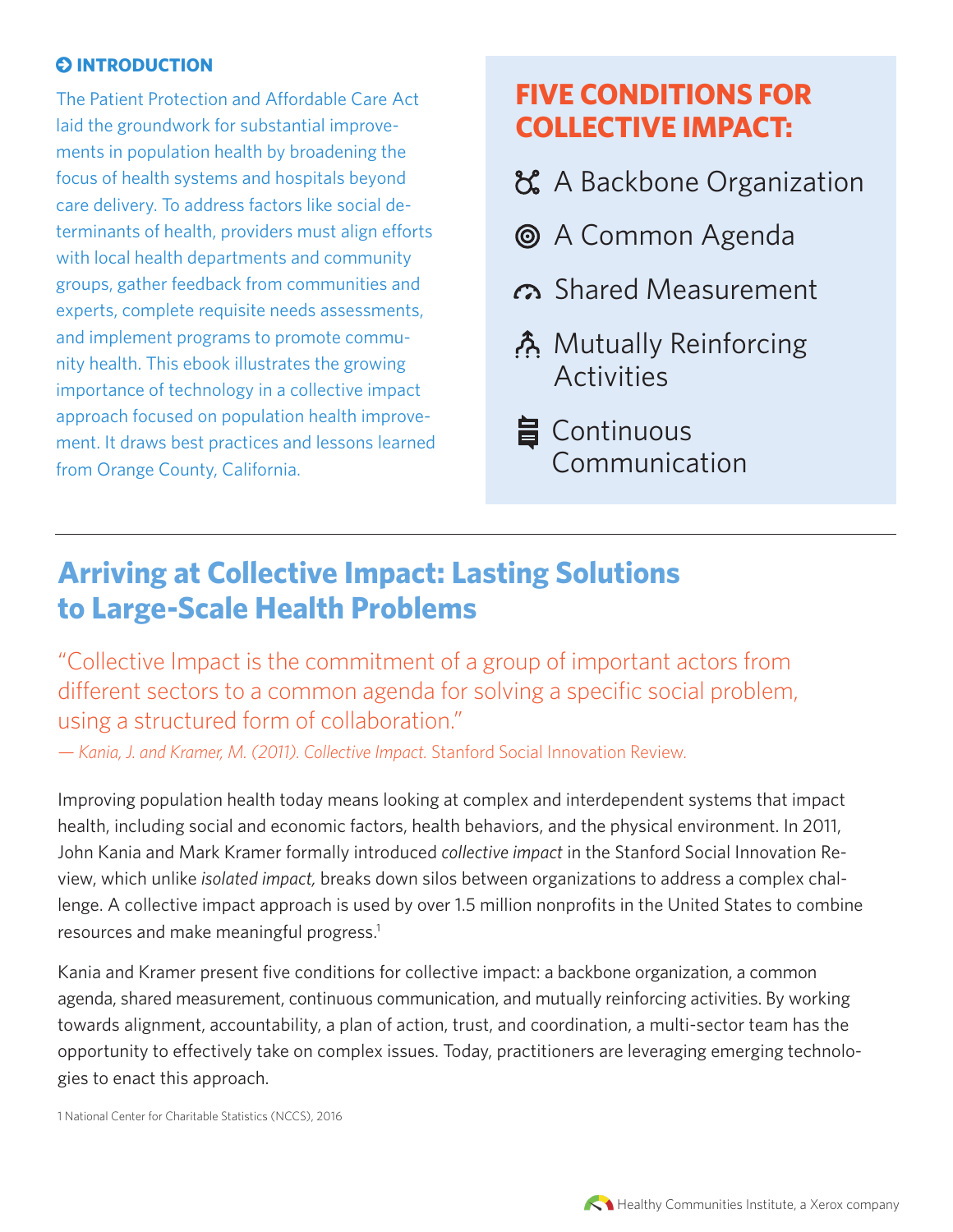# **Technology as the Backbone to Backbone Organizations**

## *The backbone organization...*

- Acts as the convener, bringing together the team and helping them access resources, infrastructure, and leverage policies
- Accelerates adoption and implementation of a governance plan, mobilizes funding, and builds public will
- Supports logistic administration, community and stakeholder management, and sources or provides funding
- Includes individuals that join as advisors and advocates

## **ROLE OF TECHNOLOGY**

Technology offers tools for project- and time-management, operations, organization, and communications, upon which the backbone can rely.



 **Orange County Health Care Agency (OCHCA)** acts as the backbone to support a network of more than 80 private and public organizations, including UC Irvine, Hoag, and Kaiser-Permanente, among others. These multi-sector groups convened and established the Orange County Health Improvement Partnership. To this day, the agency coordinates at a high-level through various assessments, planning processes, and a centralized data and community resource platform that they help fund: http:// www.OCHealthierTogether.org. Beyond optimizing internal coordination, the site provides justification of collective impact maturity to help all partners win competitive grants to further the common agenda. A coalition within the partnership won a CDC Partnerships to Improve Community Health grant of over \$1.3 million dollars to further their work with Latinos, Asians, and Pacific Islanders who suffer from high rates of death due to diabetes and other chronic diseases.

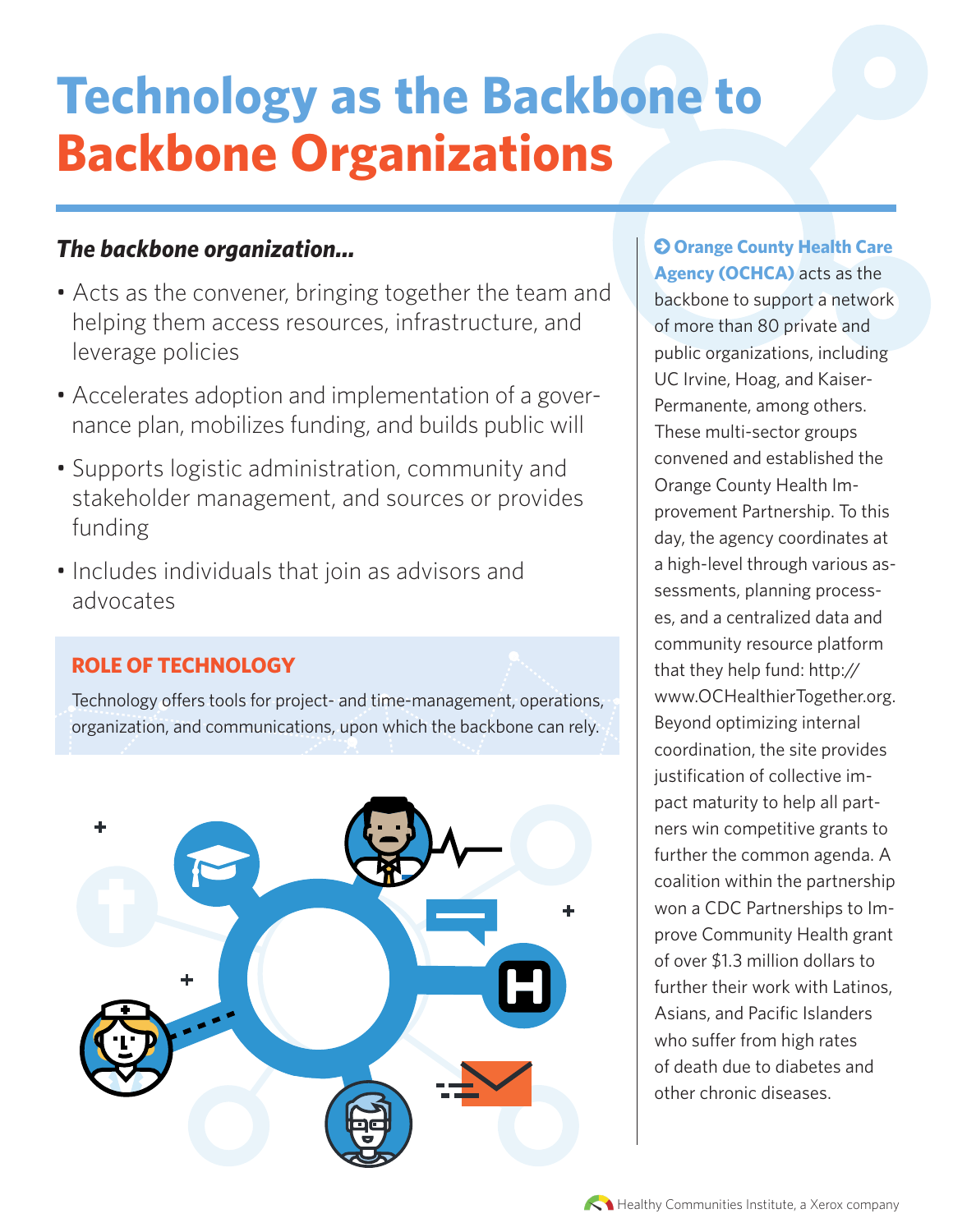# **A Common Understanding of the Problems Lead to a Common Agenda**

## *To arrive at a common agenda, a multi-sector team...*

- Convenes and defines goals through mutual discussion
- Assesses progress, sets priorities, prepares for challenges, and clarifies roles, responsibilities, and a framework for action
- Sets broad and high-level priorities so each group can contribute within their area of expertise
- Lays out a framework for action for priority areas with goals, objectives, and process and outcome measures

### **ROLE OF TECHNOLOGY**

Technology's role is as a contextualizer, centralizing goals, objectives, and initiatives alongside resources, data, and analytics to provide insight. Technology also is the connector, conferencing in experts not limited by geography or time-zone.

 **Orange County's Health Improvement Partnership** unites behind the mission to align public and private resources to advance health for all communities in the county. Using the Mobilizing for Action through Planning and Partnerships (MAPP) strategic planning tool, the group prioritized four areas, which each have their own goals, strategy, data, and activities on OCHealthierTogether.org: Infant and Child Health, Older Adult Health, Obesity and Diabetes, and Behavioral Health. Within each area, planning groups convene to develop goals and strategies and execute initiatives.



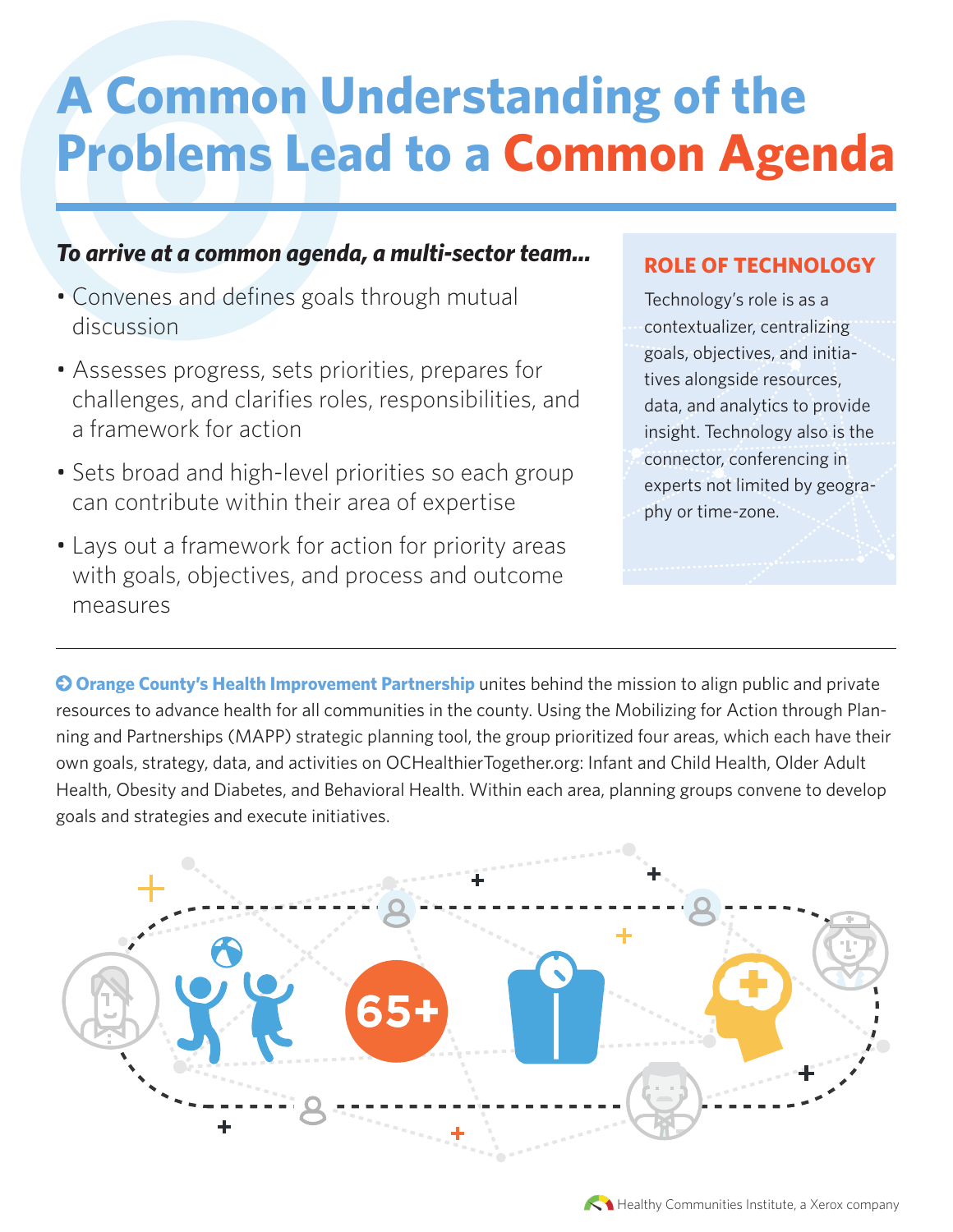# **Shared Measurement: A Single Source of Truth**

## *The shared measurement system...*

- Monitors progress around the common agenda through measurements and ongoing reporting
- Acts as the central tracker for partners to agree on key objectives and goals for specific health, quality of life, and process indicators



### **ROLE OF TECHNOLOGY**

Today, technology allows coalitions to use a centralized online system that provides all appropriate users access to the most current data (including trend charts), definitions of measurement, and comparison and target values. Partners can access all the data and upload their own custom indicators to maximize transparency and benefit from feedback. As the number of relevant data sources continues to grow, collaboratives increasingly rely on data scientists, epidemiologists, and/or a user-friendly platform to parse data and provide access to presentation-ready indicators.

> **O In developing** OCHealthierTogether.org alongside Healthy Communities Institute, the county determined 300+ health and quality of life indicators from 40+ national and local sources to serve as outcome measures. For each priority area, the site contextualizes progress on outcomes by including goals, initiatives, and community events. Demographic data is available for download. New indicators and comparisons are added as needed. Partners use the charts and dashboards on their own websites, reports, and presentations.

> "Up until we launched OCHealthierTogether.org, we didn't have one central place focused on community health in Orange County because the information was distributed to lots of different websites," said Jane Chai, MPH, at the Orange County Health Care Agency. "Now, all our community partners look at the same indicators with the same definition, over the same time frame, so we can all be aligned in our efforts."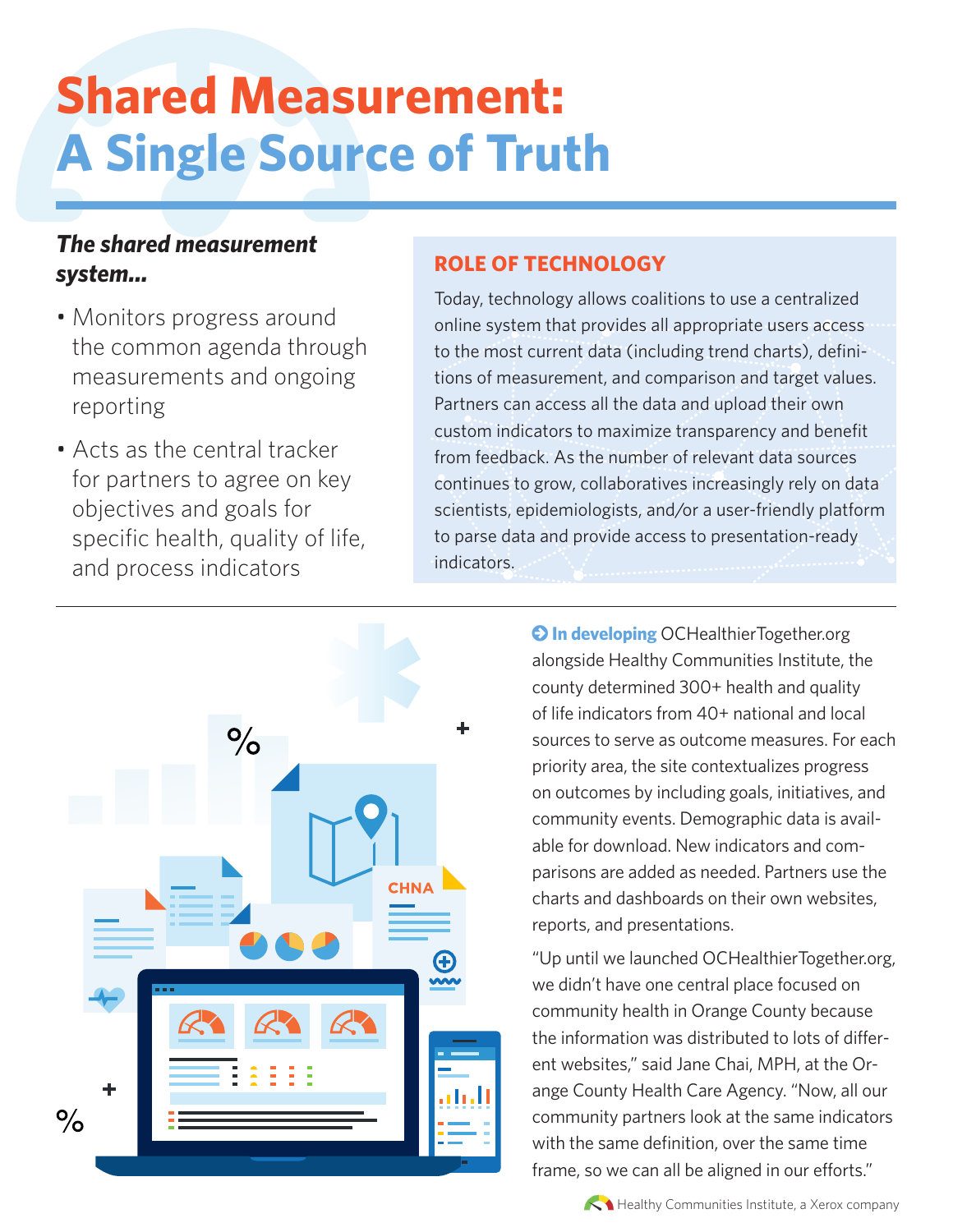# **Mutually Reinforcing Activities Engage a Diverse Set of Stakeholders**

## *Mutually reinforcing activities...*

- Are evidence-based interventions, chosen to align strategically with the common agenda
- Are best supported by diverse partners, e.g. city planners, researchers, teachers, students, hospitals, clinics, etc., sharing progress and findings on an ongoing basis

#### **ROLE OF TECHNOLOGY**

Technology can improve the efficacy of these programs by augmenting participant recruitment; for example, by leveraging social media and mobile devices, or by improving the accountability of partner organizations. A centralized community website encourages coordination, transparency, and ongoing assessment.

 **Orange County organizes a constant stream of community activities,** led by the coalition's co-sponsors, Orange County United Way, Children and Families Commission of Orange County, and OCHCA, and the more than 80 partner organizations. One subcommittee developed the 2016 Orange County Older Adult Profile on OCHealthierTogether.org, highlighting key health, social and economic indicators in this population. The site also offers an Annual Wellness Visit Toolkit for download to support providers in achieving early identification of conditions and safety risks that commonly affect older adults. This toolkit was developed based on a system-wide assessment for older adult services and it helps providers develop personalized disease and disability prevention plans.

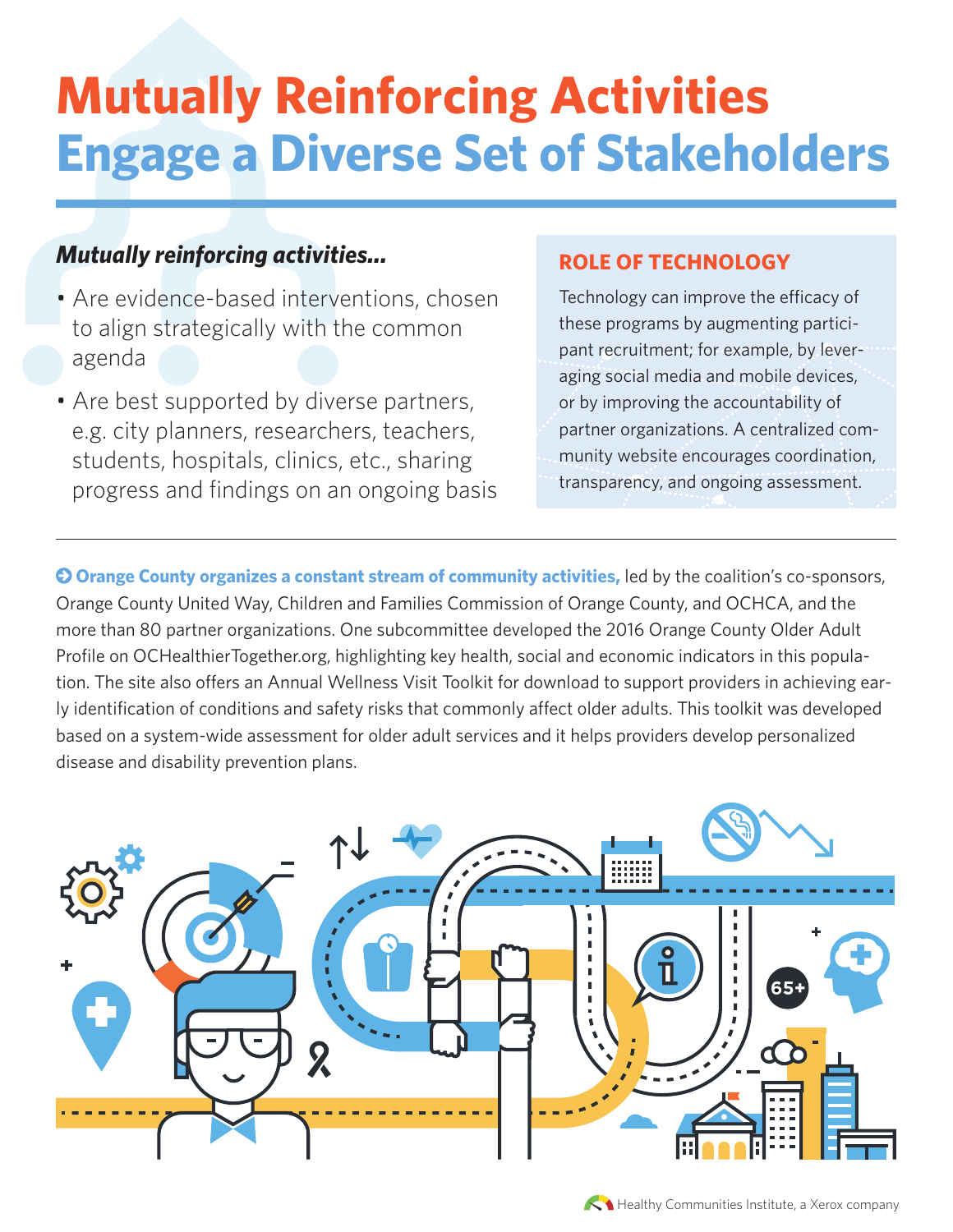# **Continuous Communication: Building Trust and Informing Ongoing Learning**

### *Continuous communication….*

- Builds transparency, accountability, and trust and maintains a common vocabulary
- Is most successful when groups opt to meet monthly or even weekly
- Relies on publicly sharing meeting logistics and content to keep everyone accountable and in the loop, as well as to garner community feedback

#### **ROLE OF TECHNOLOGY**

Technology has tools for each step: recruitment, tracking and sharing progress, planning and cementing partnerships, and building excitement. Diverse stakeholders find that a shared system helps make their work transparent to other stakeholders and strengthens ongoing communications and programs.

 **Within OCHealthierTogether.org's Infant and Child Health, Older Adult Health, Obesity and Diabetes, and Behavioral Health sections,** subject-specific planning groups post progress on initiatives, meeting agendas and minutes, communicate vision and priorities, and invite public participation. The coalition's backbone organization collects progress and updates from the partner organizations and develops and shares newsletters regularly. The site communicates local resources available to patients and local activities to drive change. Sessions devoted to learning to use the data platform and public comment provide ongoing touch-points.



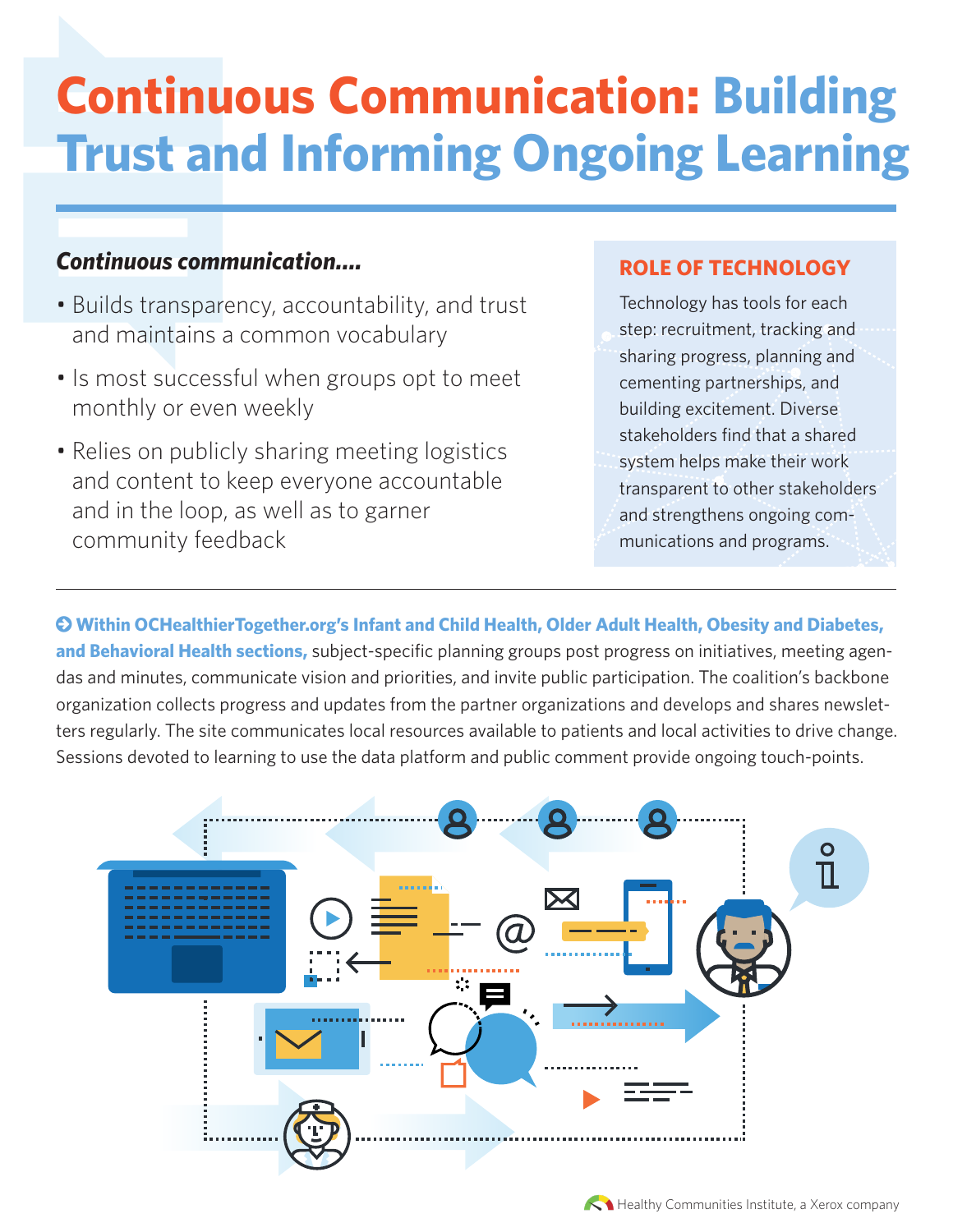# **CONCLUSION**

The combined efforts of people and organizations can create lasting change. Using technological innovations, we can connect and support one another at greater distances. Technology increases transparency, efficiency, drives accountability, and allows us to communicate impact, all of which are driving forces to build more support and resources.

Healthy Communities Institute, a leading community health analytics platform, has worked for over a decade to help public health departments, hospitals, community coalitions, and non-profits achieve collective impact. Learn about more communities using technology for their collective impact approach:

- San Francisco, CA: SFHIP.org
- DuPage County, IL: ImpactDuPage.org
- Washington, DC: DCHealthMatters.org
- Delaware and Blackford Counties, IN: HealthyCommunityAlliance.org